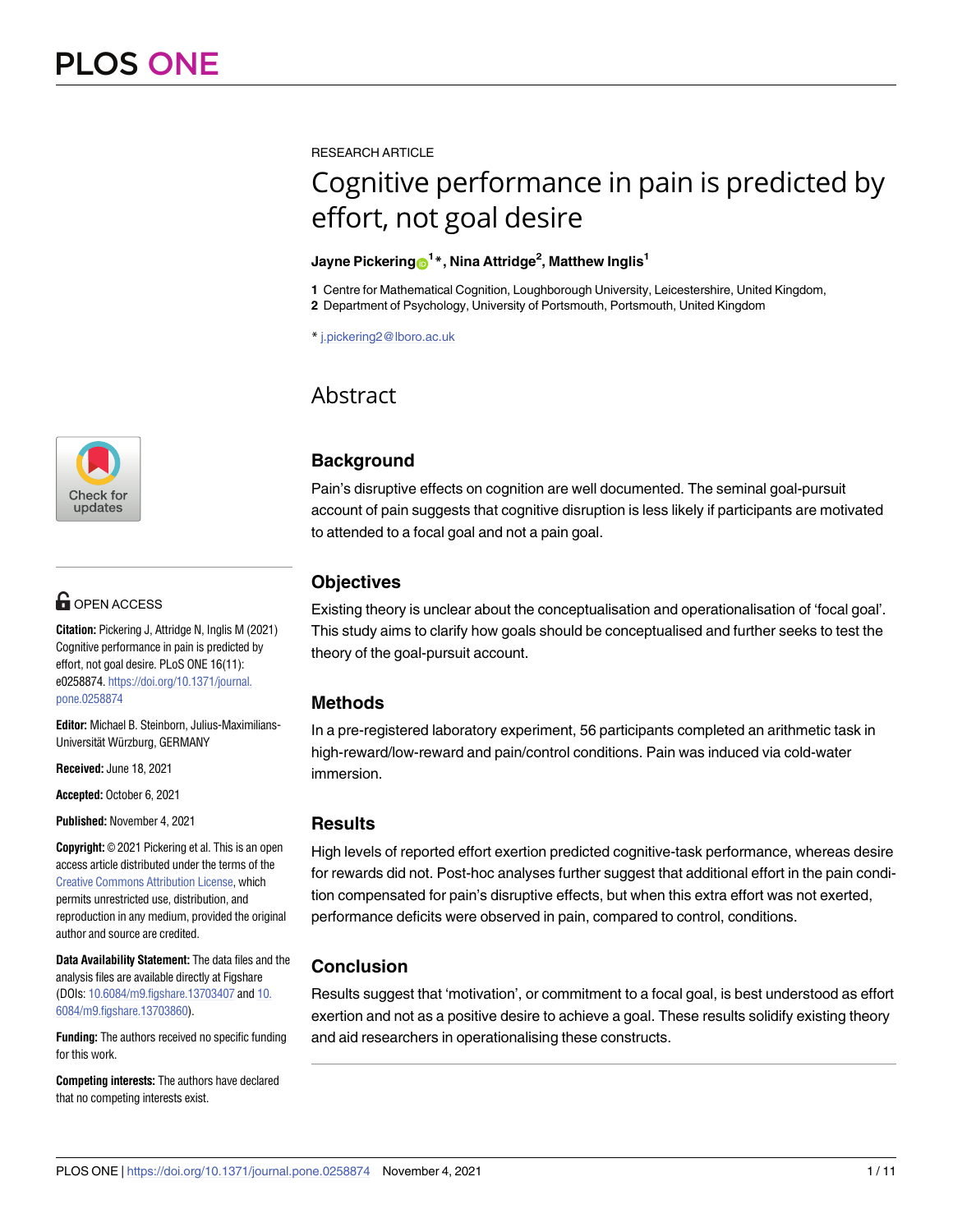# <span id="page-1-0"></span>**Introduction**

Pain may detriment attention and working memory  $[1-3]$ , which underlie many important daily activities. However, cognitive interruption appears to be unreliable and potentially varies across individuals and/or tasks [[4,5\]](#page-9-0). It is unclear to what extent this disruptive effect is automatic and inevitable and to what extent it can be overcome with conscious will and effort.

The goal-pursuit account argues that commitment to a non-pain goal (e.g. performing well on an arithmetic task) might result in prioritising the non-pain-goal information and reducing accessibility to pain-processing information  $[6,7]$  $[6,7]$ . Alternatively, the motivation-decision model of pain [[8\]](#page-9-0) suggests that pain should be conceptualised as a homeostatic state. As such, receptors detect an imbalance (i.e. noxious sensation) then promote an aversive emotional response (i.e. motivation) to restore homeostasis. Since individuals have a limited range of behaviours which can be simultaneously engaged, a homeostatic conflict must be resolved by facilitating/inhibiting one of the conflicting drives. These two accounts are compatible and both explain cognitive disruption through motivation-based mechanisms.

Clearly, there are good theoretical reasons for investigating the interaction of motivation (here defined as 'the desire to achieve a non-pain goal') and pain on cognitive-task performance. A straightforward way of manipulating motivation is through financial incentives. In previous research, financial rewards have increased pain threshold and tolerance times for the cold-pressor task [\[9](#page-9-0)] and cognitive-task performance benefits when those naturally in pain are offered performance-based rewards [\[10\]](#page-9-0). However, few studies have investigated the interplay between rewards, motivation and pain on cognitive-task performance. We designed this study to investigate whether 'desire to achieve a non-pain goal' (motivation) predicted cognitive-task performance when in pain. We also investigated the alternative (post-hoc) hypothesis that 'the amount of resources mobilized to achieve a goal' (effort) better predicted cognitive-task performance.

The post-hoc hypothesis that pain increases the effort needed to complete a task, rather than lowering motivation to try is a slight reconceptualization of the goal-pursuit account [\[7](#page-9-0)], which discusses attentional allocation in terms of prioritising resources and not the level of resources required. The notion of effort exertion also slightly reconfigures/recontextualises Fields' account [\[8\]](#page-9-0), which describes a decision to attend to one of multiple conflicting drives, therefore framing motivation as a binary decision rather than a continuous measure. However, it is intuitive that effort affects performance. Furthermore, effort appears to be uni-dimensional, whereas, 'desire to achieve a goal' is multi-dimensional. As Van Damme et al. indicated in their goal-pursuit account, the interaction of multiple competing goals may influence behaviour. Somebody who wants to be pain-free/achieve a non-pain reward may not translate that desire into goal-directed action if they feel that goal is impossible or the effort is not justified.

In fact, Motivational Intensity Theory [[11](#page-9-0)] explicitly states that the effort to achieve a goal will increase as goal desirability increases and as task difficulty increases–but only so far as a goal is desirable and deemed achievable. For example, a person will only try hard to get arithmetic questions correct if they both feel that the reward is worth their effort and if they also believe they have the capacity to get the correct answers. If the task is too difficult, participants will exert less effort and 'give up'. Therefore, the relationship between 'motivation to achieve a goal' (desire for financial rewards) and a goal's outcome (number of correct arithmetic questions) is mediated by increased effort, but this relationship is also underscored by the difficulty of the task and an overall assessment of how achievable the goal is. Although effort ratings were originally included in this study as a way of validating the motivation-goal relationship,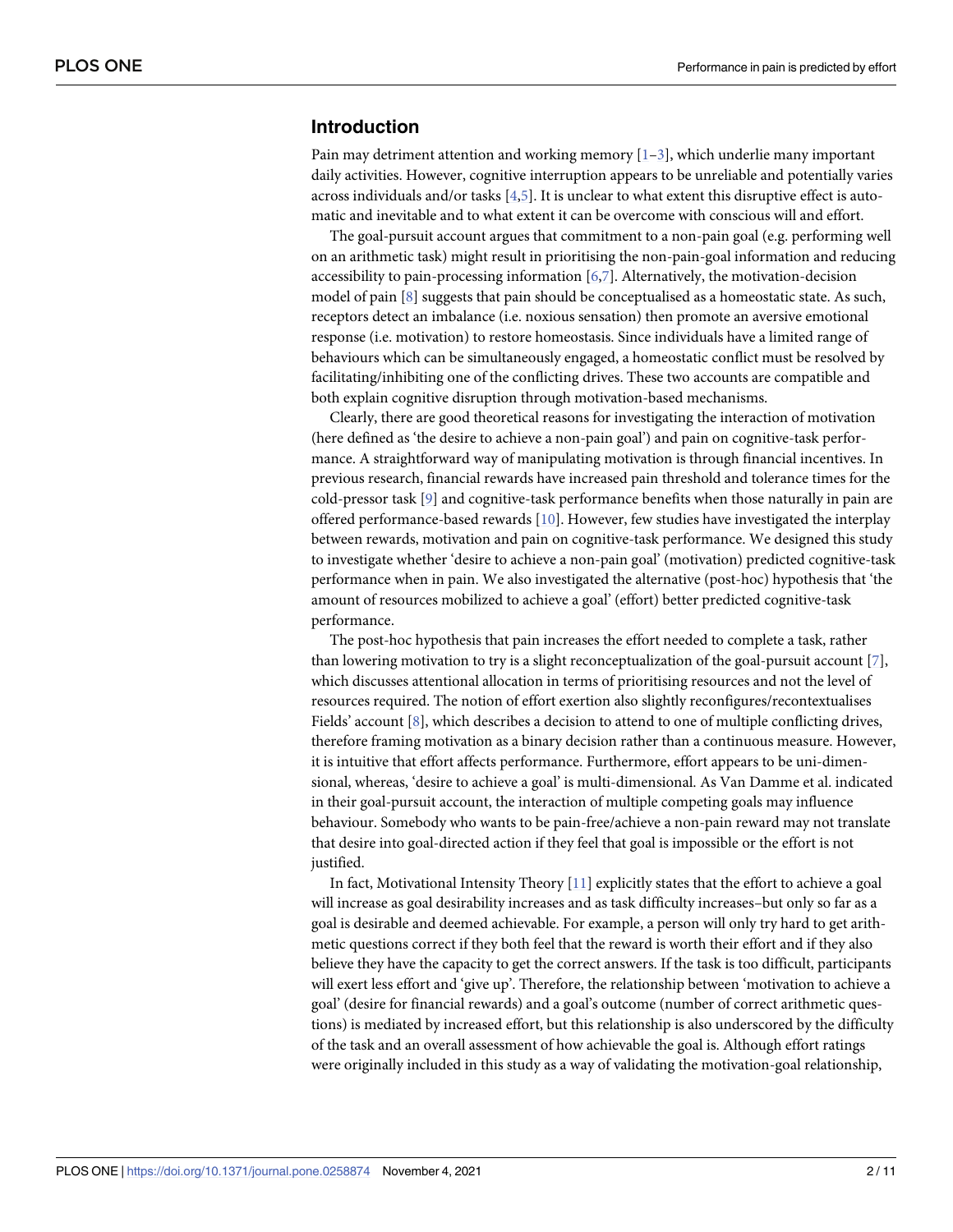<span id="page-2-0"></span>Motivational Intensity Theory would predict that effort exertion directly predicts task performance.

Overall, motivation to attend to/distract oneself from pain may have important clinical consequences for adherence to pain-treatment programmes, as well as underlying pain's cognitive-interruption mechanism (i.e., the extent to which pain's effects are mediated through environmental features) [\[12\]](#page-10-0). Therefore, we explored whether financial rewards can boost motivation, and in turn, whether this boost can overcome pain's disruptive effects on arithmetic. We predicted similar performance across pain and control conditions with high-rewards, but performance differences between pain and control conditions with low-rewards. We also measured subjective ratings of effort exertion. These were used to assess the alternative, posthoc, hypothesis that it is effort which predicts performance.

### **Method**

#### **Participants**

A power calculation for the interaction term of an ANOVA determined the sample size (Cohen's  $f$  of .2 ( $\eta^2$  of .040), alpha level of .05, and 90% power) of 56 participants. Participants were undergraduate or self-funded postgraduate students from Loughborough University; we specifically recruited from this student population in an attempt to test participants with a strong desire for financial rewards. The participants were aged 18–27, with an average age of 20.5 years (± 2.0), 50% of the sample were female and 82% were right-handed. All participants verified that they were pain free, had not taken any pain killers for at least four hours and did not suffer with chronic pain. Participation was voluntary, all participants signed an informed consent form prior to testing, and study procedures were approved by Loughborough University's Ethical Approvals (Human Participants) sub-committee (generic proposal G17-P7, subproposal C19-40).

#### **Design**

In a repeated-measures design, participants completed an arithmetic task under high- and low-reward and pain- and no-pain conditions. Control blocks alternated with pain blocks. Control blocks did not begin until the participants described themselves as "pain-free" (to prevent pain carryover effects). Participants were counterbalanced so a quarter began with each of the four unique conditions (13 participants per counterbalanced order). Participants completed two consecutive blocks with the same reward type, before alternating to the next reward type. For example, high-rewards pain, high- rewards control, low- rewards pain, then lowrewards control.

#### **Measures**

**Arithmetic task.** In the main task, 180 questions were split across 12 blocks (15 questions per block). Each question asked participants to multiply a single digit by a double-digit. The single digits spanned the numbers 2–6 and the double digits spanned 13–32 (omitting the numbers 20 and 30). This produced 90 unique questions (each presented twice, see below). These unique questions were sorted into six blocks where question difficulty was evenly distributed (according to the size of the numbers, and the presence of carry operations and allowing for special cases) [[13](#page-10-0)]. Using double-digit numbers beyond 12 reduced the likelihood that participants retrieved rote-learned answers–as, within the UK, it is customary to teach timestables up to  $12 \times 12$  [[14](#page-10-0)].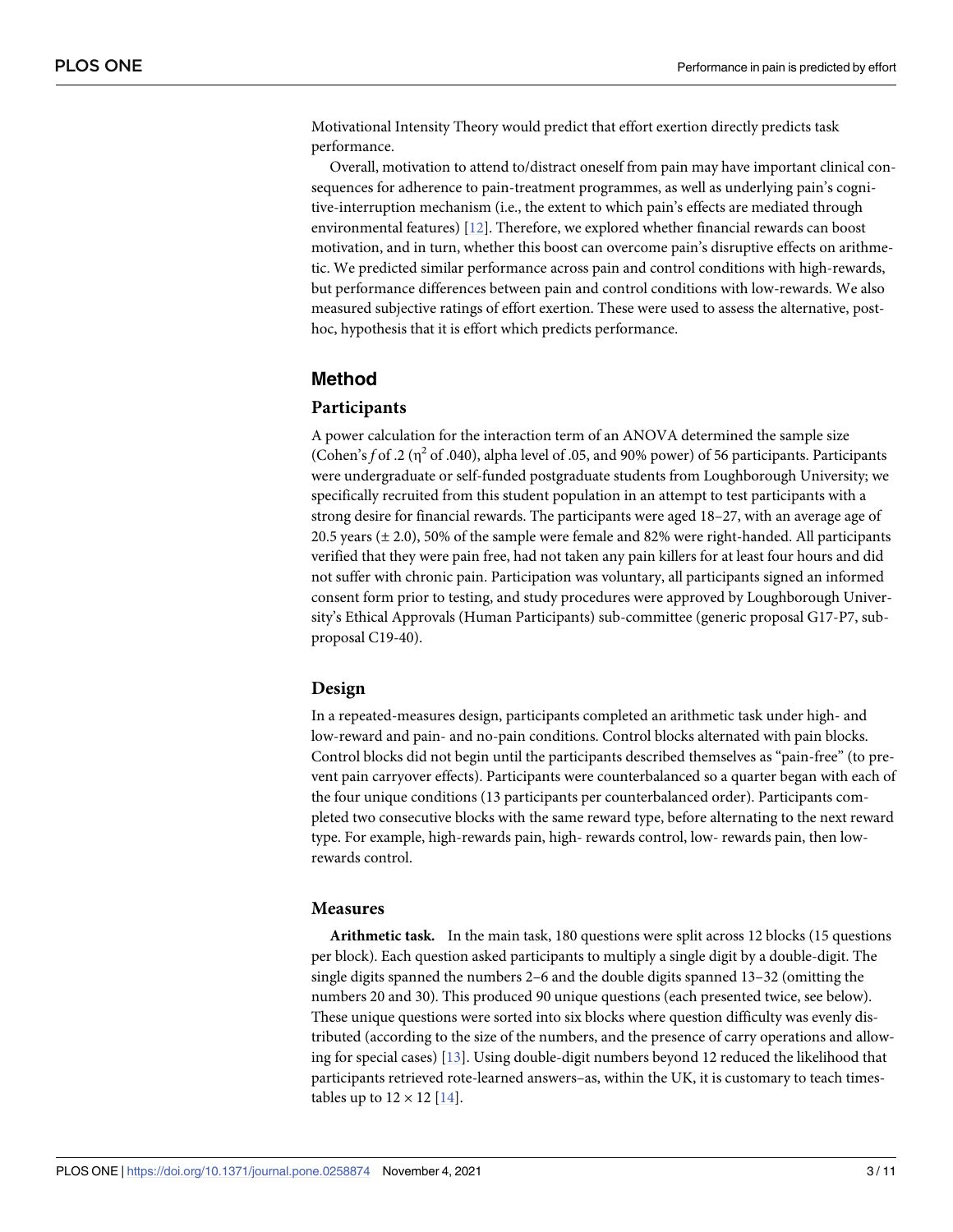<span id="page-3-0"></span>These six-question lists were then duplicated so two 'opposite' blocks would have the same randomized list of questions, e.g., 'pain with low-rewards' versus 'control with high-rewards'. Repeated question lists were always at least three blocks after the original and the order of the questions was randomized within each block.

Each question was presented for 4.5 seconds. Participants typed their answer in a free-text box. A black screen flashed for 200ms after each trial. This was to alert participants that the next trial was beginning (should they have their head bowed towards the keyboard, rather than looking at the screen). Each block was therefore 70.3 seconds long.

**Financial incentives.** Motivation was manipulated through financial incentives: with large-reward blocks ('pound blocks') and low-reward blocks ('penny blocks'). Penny blocks were chosen as the low-motivation option (as opposed to no-reward blocks) because low rewards worsen performance in comparison to no reward at all [\[15\]](#page-10-0).

Participants were told that they could win a maximum of £15 across the study's pounds blocks and a maximum of 90p across the penny blocks. They saw a list of nine things/experiences that  $£15$  could buy (but not for 90p) and were asked to reflect on what they would purchase if they won £15 and 90p. (This was an attempt to make the money more concrete and more desirable.)

In penny blocks, participants earned a penny for every correct answer. In pound blocks, the rewards increased in 50p increments for every three questions correct, with a maximum of £2.50 per block.

**Visual analogue scales.** After each block of questions, participants answered "How much pain were you in during the block?" by clicking on a 100-point visual analogue scale (VAS) anchored with "No pain at all" on the left and "Worst pain imaginable" on the right.

Four effort scales were presented on 100-point VAS at the end of the study asking participants to retrospectively evaluate how much effort they exerted in each condition. Each scale said, "I tried my best to answer the questions in the cold-penny/ cold-pound/ warm-penny/ warm-pound blocks" and were anchored with "Not at all" to "Very much so."

At the start of the study, before the arithmetic task, participants rated their desire to earn the maximum pound and penny amounts, on two 100-point VAS, which asked, "How much would you like to earn [£15/90p]?" and were anchored with "Not at all" and "Very much so."

**Water baths and pain induction.** Pain was induced through cold-water immersion. Participants submerged their hand in 8-litre water baths (up to their upper palm/lower wrist). For the painful-water bath, the temperature was cooled by a Grant™ immersion cooler and was maintained at  $8^{\circ}C$  (+/- 1 $^{\circ}C$ ), whilst the control-water bath was maintained at  $30^{\circ}C$  (+/- 1 $^{\circ}C$ ). For both water baths, water was circulated by Techne™ thermoregulators. We chose 8˚C for the cold temperature as previous research suggests this temperature is far below the 15˚C needed to induce pain [[16](#page-10-0),[17](#page-10-0)], while having the twin advantages of lowering dropout rate and allowing for the hand to be more easily re-warmed in-between blocks (compared to colder temperatures). Rewarming the hand is important as a rapid drop in temperature is perceived as more painful than a constant coldness, because nerves are sensitive to the change-rate in temperature [[18,19\]](#page-10-0).

#### **Procedure**

Study information and a pre-screening medical questionnaire were shown to participants in advance of the session. At the beginning of the session, the experimenter checked participants' eligibility, took written consent, and collected demographic information (age, sex, handedness).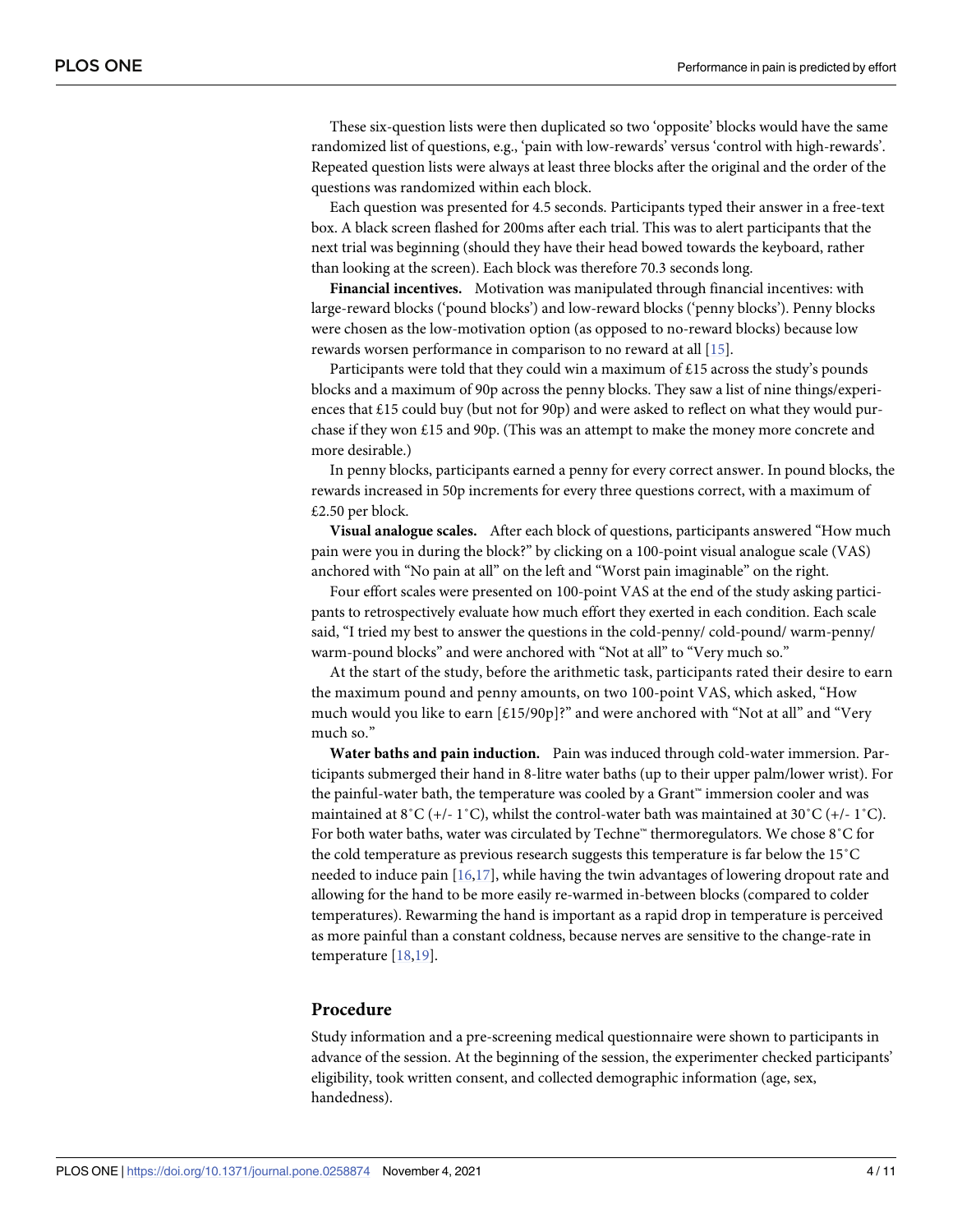<span id="page-4-0"></span>Participants completed five practice trials of the arithmetic task (without their hand submerged) and were given instructions for answering the VAS. Participants completed the desire-for-rewards VAS before beginning the main task. Participants completed twelve blocks of the arithmetic task with a one-minute break in between blocks.

100-point VAS pain ratings were completed at the end of every block, then their performance was displayed on the screen. Participants were given their performance-based allowance at the end of every block to convince any sceptical participants that they would earn money based on their performance. The money was laid out on two separate sheets of paper labelled 'pound blocks' and 'penny blocks' so they could see how their rewards were accruing. After the task, participants rated their effort across the four conditions on four VAS scales.

#### **Pre-registration, hypotheses and data access**

In support of open science practices, we pre-registered our hypotheses, sample size and analysis plans prior to data collection. Pre-registered materials can be found at [www.aspredicted.org](http://www.aspredicted.org/) (#24223).; an anonymised PDF for peer review is available at [https://aspredicted.org/blind.](https://aspredicted.org/blind.php?x=67bt96) [php?x=67bt96.](https://aspredicted.org/blind.php?x=67bt96) Any a posteriori analyses, which were not pre-registered, are labelled as exploratory below. We hypothesized that pain would interact with financial-incentive condition (i.e. motivation) to affect arithmetic performance. All analyses were two-tailed. Data files and analysis scripts are openly available at Figshare: <https://doi.org/10.6084/m9.figshare.13703407> and [https://doi.org/10.6084/m9.figshare.13703860.](https://doi.org/10.6084/m9.figshare.13703860)

#### **Results**

#### **Data cleaning**

We pre-registered six exclusion (and replacement) criteria. 1) Participants who did not complete the experiment (four participants removed, two quit after the practice questions and two could not endure the pain). 2) Participants whose average pain-block pain ratings did not significantly differ from their average control-block pain ratings (checked via paired-samples *t*tests on each participants' data; no participants removed). 3) Participants who were more than 2.5 standard deviations from the group mean, across all blocks–to reduce skew (no participants removed). 4) Participants whose average was below 27% (4/15 questions per block) in the control blocks only–to control for floor effects (two participants removed). 5) Participants whose average was over 95% (averaging across all blocks in all conditions) and also 90% or over correct in every condition type–to control for ceiling effects (three participants removed). 6) Participants who rated their desire for £15 to be less than 25 points higher than their desire for 90p –used as a manipulation check, but only applied if six or fewer participants met it (met by 26 participants; no participants removed). After these checks, five complete data sets were removed, and participants were replaced before the analysis began.

#### **Pre-registered analyses**

A 2 (pain: pain, no pain) ×2 (motivation condition: low incentives, high incentives) repeatedmeasures ANOVA was conducted on percentage-accuracy arithmetic scores. As predicted, there was a significant main effect of motivation condition, with better performance in the high-motivation condition (59.7% ± 19.1%; M±SD) than the low-motivation condition (58.0%  $\pm$  19.3%; M±SD),  $F(1,55) = 5.12$ ,  $p = .028$ ,  $\eta_p^2 = .085$ . There was a non-significant main effect of pain, with similar performance in the pain (58.1%  $\pm$  19.5%; M±SD) and no-pain conditions  $(59.6\% \pm 19.0\%; \text{M\pm SD}), F(1,55) = 3.44, p = .069, \eta_p^2 = .059.$  Against predictions, there was not a significant interaction,  $F(1,55) = 0.12$ ,  $p = .731$ ,  $\eta_P^2 = .002$ . These data are shown in [Fig](#page-5-0) 1.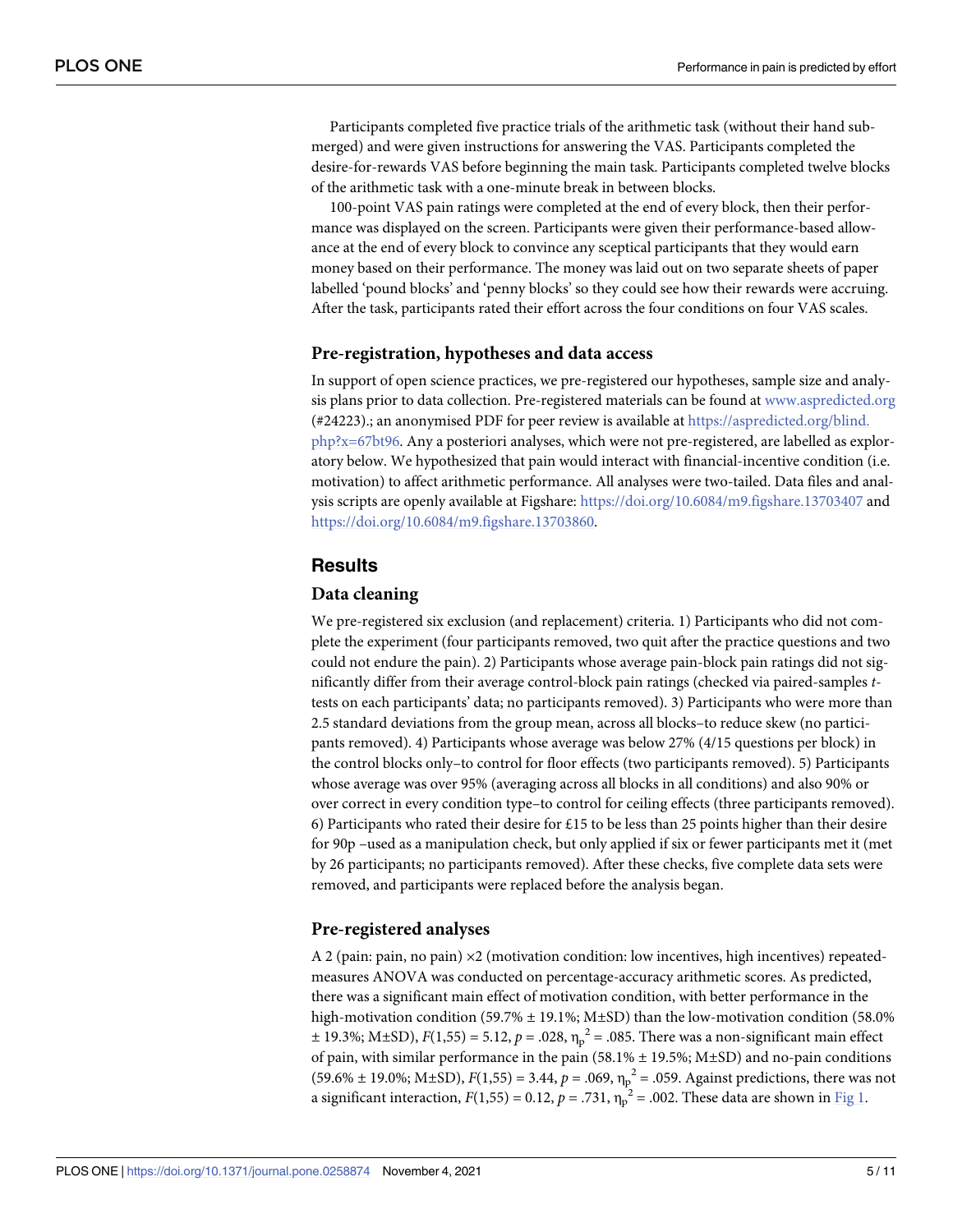<span id="page-5-0"></span>



Post-hoc tests indicated that accuracy in the high-incentive conditions was similar across pain and control conditions,  $t(55) = -1.40$ ,  $p = .168$ ,  $d = 0.10$ . However, the accuracy in the lowincentive conditions was also similar across pain and control conditions,  $t(55) = -0.84$ ,  $p =$  $.404, d = 0.06.$ 

#### **Exploratory post-hoc analyses**

To assess whether participants wanted the pound-block rewards significantly more than the penny-block rewards, a paired-sample *t*-test was conducted, which showed a significant difference between the desire-for-£15 VAS ratings (90 ± 15; M±SD) compared to the desire-for-90p VAS ratings  $(58 \pm 29; \text{M} \pm \text{SD})$ ,  $t(55) = 8.36$ ,  $p < .001$ ,  $d = 1.42$ .

To see if different amounts of effort were exerted across the different conditions, we conducted a 2 (pain: pain, no pain)  $\times$ 2 (motivation condition: low, high) repeated-measures ANOVA on participants' effort-VAS ratings. Interestingly, the results, and effect sizes, follow the same pattern as the percentage-accuracy analysis. There was a significant main effect of motivation condition, with more effort exerted in the pound blocks (88.8%  $\pm$  12.0%; M $\pm$ SD) than the penny blocks (79.2 ± 16.7%; M±SD),  $F(1,55) = 25.08, p < .001, \eta_p^2 = .313$ . There was a non-significant main effect of pain, with similar effort in the pain (82.2%  $\pm$  15.6%; M $\pm$ SD) and no-pain conditions (85.8% ± 13.7%; M±SD),  $F(1,55) = 3.33$ ,  $p = .074$ ,  $\eta_p^2 = .057$ . The inter-action, shown in [Fig](#page-6-0) 2, was non-significant,  $F(1,55) = 0.22$ ,  $p = .645$ ,  $\eta_p^2 = .004$ . This suggests that offered incentives, and not the pain condition, may have driven effort exertion.

Further analyses were conducted to see how motivation and effort affected performance. Firstly, each condition's effort rating was correlated with its accuracy. The correlation was significant for pain-pound blocks, *r*(55) = .53, *p <* .001; pain-penny blocks, *r*(55) = .43, *p* = .001; and control-pound blocks,  $r(55) = .41$ ,  $p = .002$ ; but non-significant for control-penny blocks,  $r(55) = .26$ ,  $p = .0505$ . Effort was near ceiling for the pound blocks (especially control-pound)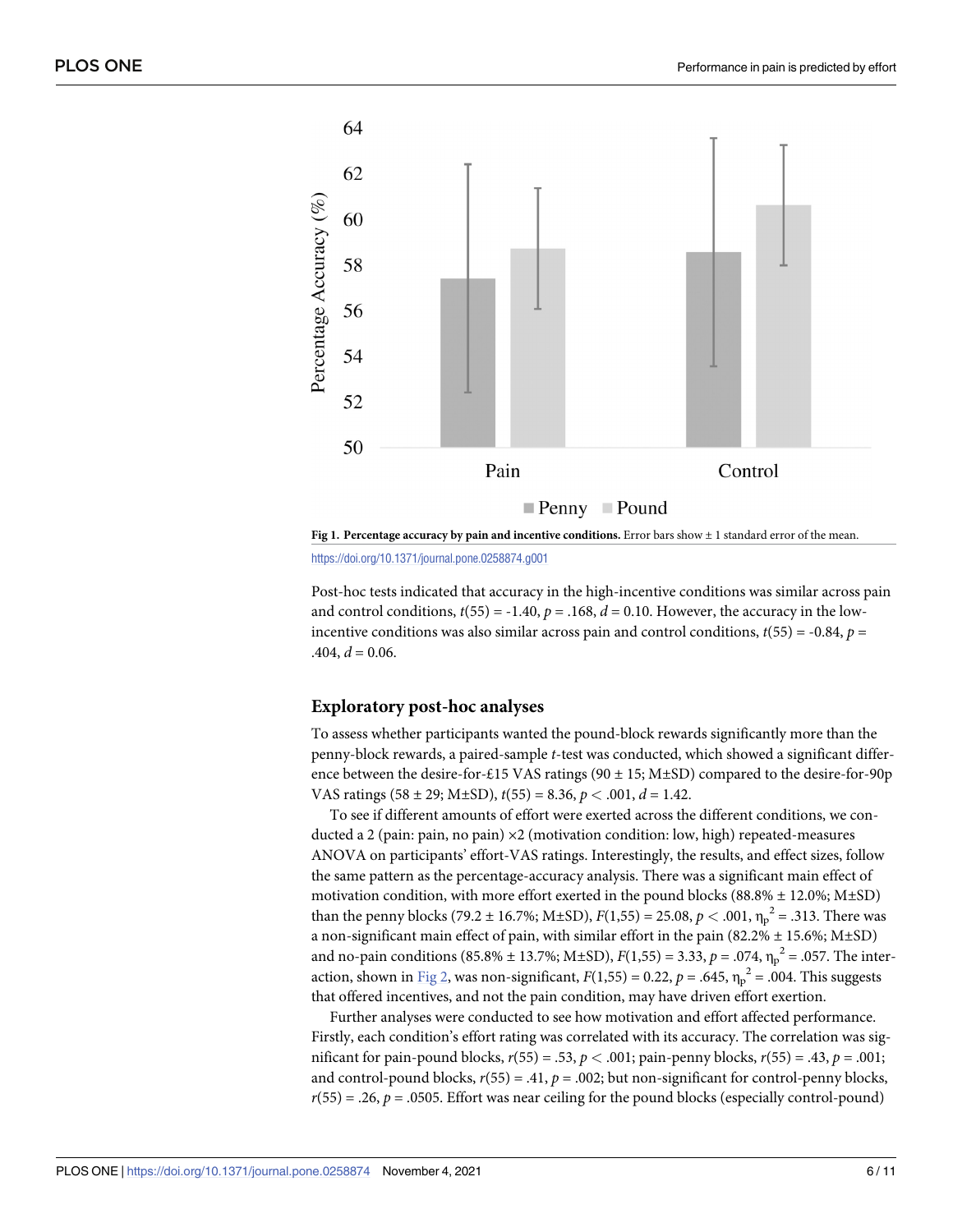<span id="page-6-0"></span>



but was more varied for penny blocks. However, desire-for-90p VAS did not correlate with average penny-condition accuracy, *r*(55) = .08, *p* = .572, and desire-for-£15 VAS did not correlate with average pound-condition accuracy,  $r(55) = -.08$ ,  $p = .576$ . This suggests that selfreported effort predicts performance better than motivation (the desire to achieve a non-pain goal).

Finally, to test the hypothesis that effort and motivation are separate constructs, we calculated two correlation coefficients between desire-for-90p VAS with an averaged VAS-effort rating for penny conditions,  $r(55) = .17$ ,  $p = .206$ , and desire-for-£15 VAS with an averaged VAS-effort rating for pound conditions,  $r(55) = .06$ ,  $p = .660$ .

In sum, these data suggest that effort and motivation are separate constructs; only selfreported effort predicts performance in and out of pain, whereas self-reported motivation does not.

#### **Post-hoc sub-group analyses**

We wanted to know whether a disruptive effect of pain on cognition can be overruled by incentives. Since there was no disruptive effect of pain in these data, we created a sub-group of participants who were adversely affected by pain (via a median split on control arithmetic minus pain-arithmetic difference scores) and re-ran the main analysis. A 2 (pain: pain, no pain) ×2 (motivation condition: low incentives, high incentives) repeated-measures ANOVA was conducted on percentage-accuracy arithmetic scores. This forced a main effect of pain, with better performance in the control condition (60.9  $\pm$  17.8%; M $\pm$ SD) than the pain condition (55.0% ± 17.6%; M±SD),  $F(1,28) = 42.70, p < .001, \eta_p^2 = .604$ . However, there was not an effect of motivation, with similar performance in the penny (57.0%  $\pm$  17.7%; M $\pm$ SD) and pound conditions (58.9% ± 17.9%; M±SD),  $F(1,28) = 2.50$ ,  $p = .125$ ,  $\eta_p^2 = .082$ . The predicted interaction was non-significant,  $F(1,28) = 0.09$ ,  $p = .772$ ,  $\eta_p^2 = .003$ .

It is probable that where exerted effort differs across pain conditions, performance will also differ across pain conditions. Therefore, a median split on effort-difference scores was used to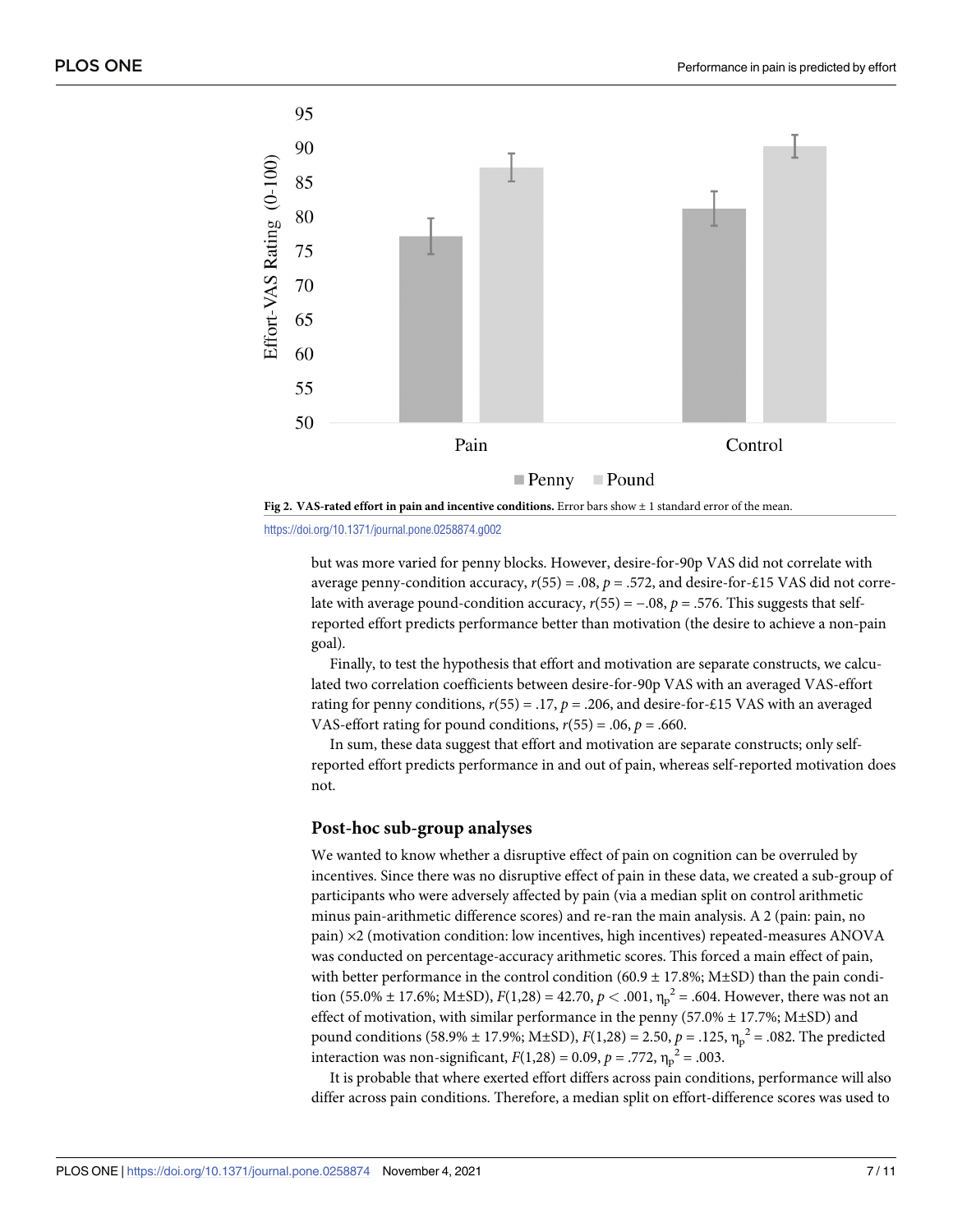create a sub-group of participants who tried harder in the pain conditions compared to the control conditions, and a paired-sample *t*-test compared performance across conditions. There was no effect of pain condition on performance, *t*(26) = .18, *p* = .862. However, for the sub-group of participants who tried harder in the control conditions compared to the pain conditions, a paired-sample *t*-test indicated better performance in the control condition  $(55.4\% \pm 18.7\%; M\pm SD)$  compared to the pain condition  $(52.6\% \pm 19.1\%; M\pm SD)$ ,  $t(28) =$ 2.45,  $p = .021$ . This suggests that compensatory effort in the pain condition may nullify the disruptive effect of pain on performance but a lack of compensatory effort may result in a performance difference between conditions.

#### **Discussion**

Participants completed arithmetic questions in pain and control conditions, receiving either low incentives or high incentives for accuracy. Participants rated their desire for £15 as being greater than their desire for 90p. Participants also rated their exerted effort levels to be higher for pound blocks than penny blocks, and performance was better on pounds blocks compared to penny blocks. Collectively, this suggests that motivation was successfully manipulated.

However, the desire for incentives did not correlate with performance. This is, perhaps, unsurprising. People have cognitive limitations and willing themselves to perform well will only improve their performance by so much. A more nuanced metric may be useful for future studies, which balances the desire for money with a realistic appraisal of success and accounting for competing goals.

With motivation successfully manipulated, we predicted similar performance between pain-pound and control-pound conditions, believing that participants would exert maximal effort in the high-reward conditions and overcome pain's disruptive effects. Although there was similar performance across these conditions, there was also similar performance between the pain-penny and control-penny conditions, where motivation to try was lower. Therefore, the main theoretical prediction that extra motivation can overcome pain's disruptive effects was not supported. Instead, the results only showed a trend that accuracy may be lower in the painful conditions compared to control conditions, but this was not statistically significant.

However, financial incentives affected exerted-effort levels and task performance in similar ways. This suggests that incentives' effects on task performance may be mediated through increased effort exertion. Effort exertion has the more direct impact on performance and significantly correlated with task performance across three conditions (with a lower, but still positive, correlation in the fourth), whereas the desire for incentives did not predict performance in either the high- or low-incentive conditions. Furthermore, post-hoc sub-group analyses suggested that compensatory effort in the pain condition may nullify the disruptive effect of pain on performance but a lack of compensatory effort may result in a performance difference across conditions. Measures of effort continuously predicted arithmetic-task performance, whereas measures of motivation did not. Even in post-hoc sub-group analyses, where only those participants who were adversely affected by pain were considered, we did not find a compensatory effect for incentives nullifying the disruptive effect of pain on performance. Additionally, desire for incentives and effort exertion did not correlate, further suggesting that these are distinct constructs.

Although these results suggest an important role for effort when overcoming pain's cognitive disruption, there are several reasons to interpret these data cautiously. Firstly, participants' performance was transparent to them and so their effort ratings may reflect demand characteristics. In other words, it may be that participants simply remembered how well they performed and reported their effort accordingly. Future studies would benefit from making participants'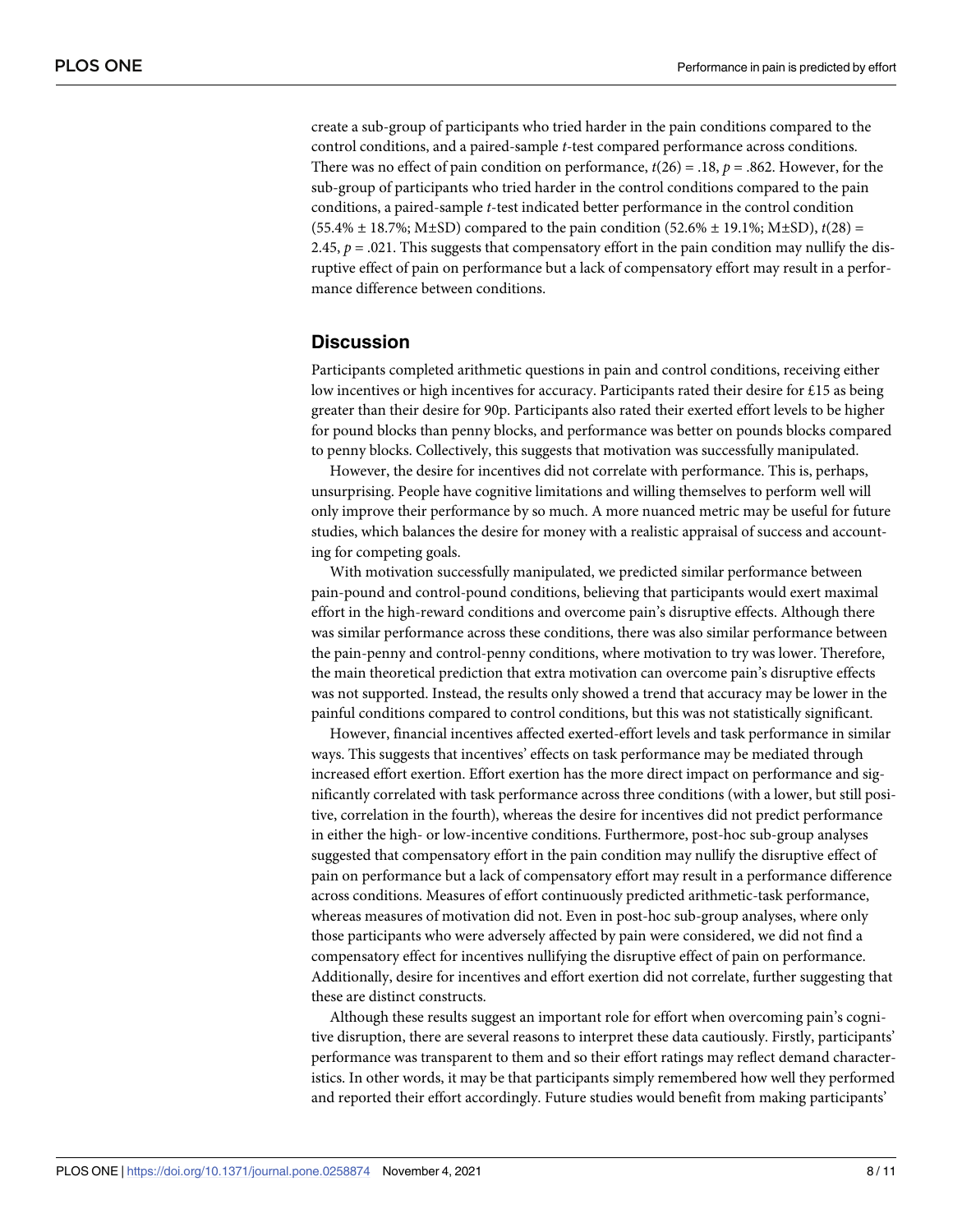<span id="page-8-0"></span>scores opaque to them (e.g., by using reaction-time tasks or more complicated questions). As there are good theoretical reasons to believe that effort overcomes pain's disruptive effects [\[11\]](#page-9-0), there is no reason to assume that demand characteristics explain these data; however, this is an important issue which future research needs to investigate.

A second limitation of this study is that effort ratings were only taken at the end of the experiment, and not after every block. Taking effort ratings at the end of the study may limit the demand characteristics detailed above. However, they may also make the effort ratings more vulnerable to memory error. Since the effort-VAS measures correlated so strongly with performance, we think it unlikely that a memory bias has diluted these measurements. However, more immediate effort ratings may improve the internal validity of this measures and should be considered in future research.

A third limitation is that effort was not directly manipulated and is a self-report measure. Multiple metrics of effort, or objective physiological measures of effort, would be beneficial and improve the internal validity of this measurement. However, it is not straightforward to measure effort in a physiological sense. For example, Cancela and Silvestrini [[20](#page-10-0)] used multiple metrics to measure effort: cardiac pre-ejection period (PEP), PEP-Lozano (a corrected metric for PEP), diastolic blood pressure, systolic blood pressure, and heart rate. They found differences between these measures, prompting questions about which measure is best. The authors found that PEP-Lozano-by-time interactions best predicted their data, but this complicates the use of cold-induced pain, which tends to change throughout a block as the body acclimatises to the temperature [[19](#page-10-0)]. Overall, there is only an issue with internal validity if we think it is likely that subjective self-report measures of effort do not somehow measure 'the amount of resources mobilized to achieve a goal'. As we are interested in *conscious and deliberate* exertion of effort, we would expect participants to be aware of their effort exertion. Nevertheless, future research would benefit from using subjective effort ratings when task difficulty has also been manipulated, as a way of validating self-report measures of effort.

With these limitations in mind, this study offers preliminary data on a new, slightly reconfigured, hypothesis. As with all theories, multiple studies will be needed to develop a substantive evidence base to support its hypotheses. If the 'desire to achieve a goal' and 'effort expenditure to achieve a goal' are two separate constructs, then this study suggests that the operationalisation of 'motivation' or 'commitment to a focal goal' is best achieved through effort ratings and not desire-for-outcome ratings. This is an important theoretical step as both the goal-pursuit account  $[7]$  $[7]$  and motivational-decision theory  $[8]$  $[8]$  $[8]$  implicitly suggest that motivation may be best understood as the desire to achieve a particular goal.

This reconfiguration of 'motivation' towards 'effort' may explain why pain has such an unreliable effect on cognition. Exerted effort was high across the study and was not significantly different between pain and control conditions. This may explain why no detrimental effects of pain were found. It is probable that where exerted effort differs across pain conditions, so too will performance across pain conditions. The unreliability of pain's disruptive effect is well-documented [[4](#page-9-0),[5](#page-9-0)]. It is therefore essential to look at moderating factors on pain's disruptive effects. Therefore, measuring exerted effort in future pain-disruption studies may help to explain both null and significant findings, representing both an important theoretical and empirical advancement.

Overall, this study successfully manipulated 'motivation to try' through monetary incentives. Although the use of incentives did not interact with the pain condition, it has established that motivational boosts can be achieved quickly and easily. In future research, if intrinsic motivation to succeed can be lowered, the extrinsic motivators may have more impact. This study's attempt to tease apart 'motivation to try' and 'effort exertion' cautiously offers a preliminary, but promising, new line of research.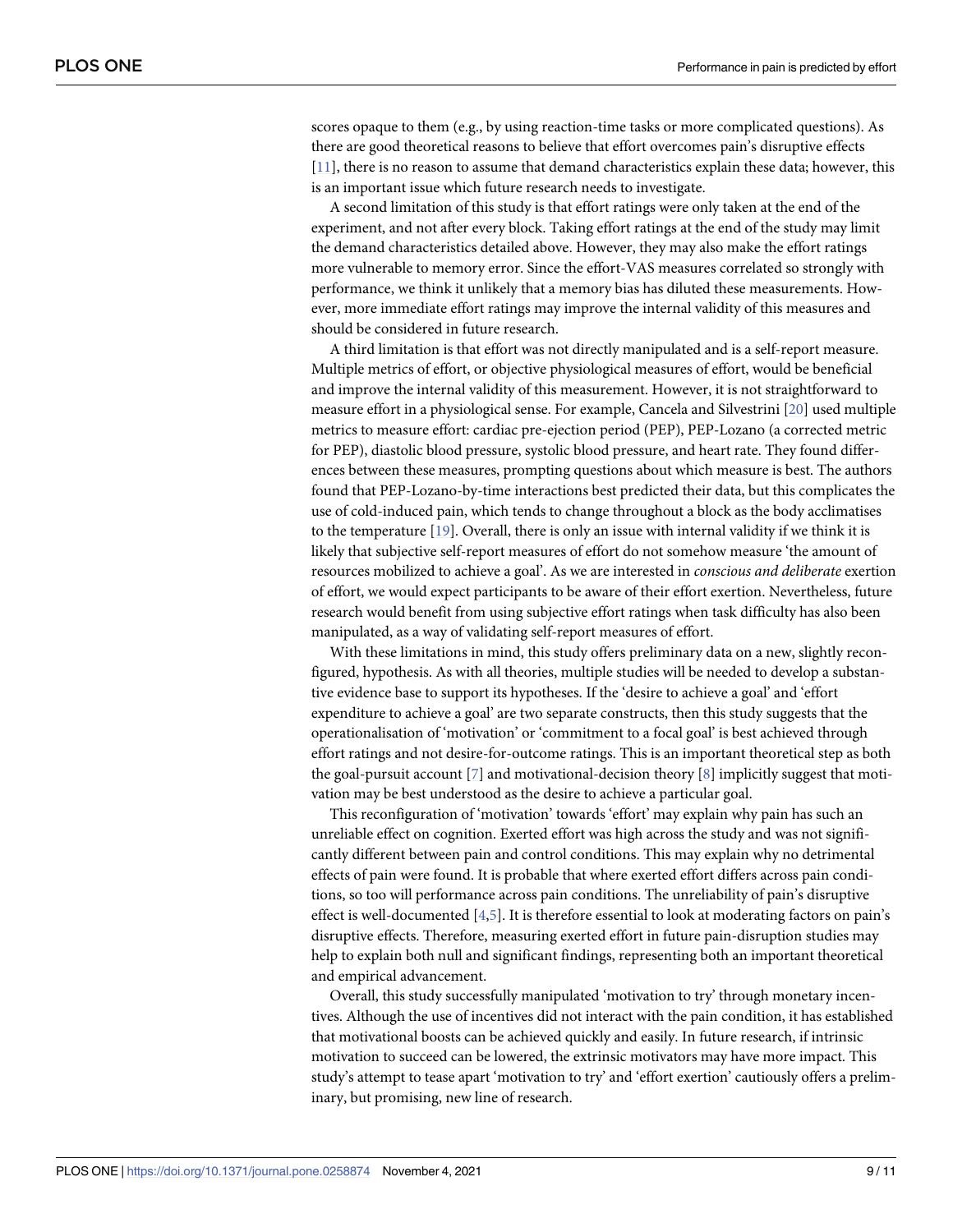#### <span id="page-9-0"></span>**Acknowledgments**

Aside from the listed authors, no other people have contributed towards the academic or technical work underpinning this research.

#### **Author Contributions**

**Conceptualization:** Jayne Pickering.

**Data curation:** Jayne Pickering.

**Formal analysis:** Jayne Pickering.

**Investigation:** Jayne Pickering.

**Methodology:** Jayne Pickering, Nina Attridge, Matthew Inglis.

**Project administration:** Jayne Pickering.

**Software:** Jayne Pickering.

**Supervision:** Nina Attridge, Matthew Inglis.

**Writing – original draft:** Jayne Pickering.

**Writing – review & editing:** Nina Attridge, Matthew Inglis.

#### **References**

- **[1](#page-1-0).** Berryman C, Stanton TR, Bowering JK, Tabor A, McFarlane A, Lorimer Moseley G. Evidence for working memory deficits in chronic pain: a systematic review and meta-analysis. Pain. 2013; 154(8):1181– 96. <https://doi.org/10.1016/j.pain.2013.03.002> PMID: [23707355](http://www.ncbi.nlm.nih.gov/pubmed/23707355)
- **2.** Berryman C, Stanton TR, Bowering KJ, Tabor A, McFarlane A, Moseley GL. Do people with chronic pain have impaired executive function? A meta-analytical review. Clin Psychol Rev. 2014; 34(7):563– 79. Available from: <https://doi.org/10.1016/j.cpr.2014.08.003> PMID: [25265056](http://www.ncbi.nlm.nih.gov/pubmed/25265056)
- **[3](#page-1-0).** Moriarty O, McGuire BE, Finn DP. The effect of pain on cognitive function: a review of clinical and preclinical research. Prog Neurobiol. 2011; 93(3):385–404. Available from: [https://doi.org/10.1016/j.](https://doi.org/10.1016/j.pneurobio.2011.01.002) [pneurobio.2011.01.002](https://doi.org/10.1016/j.pneurobio.2011.01.002) PMID: [21216272](http://www.ncbi.nlm.nih.gov/pubmed/21216272)
- **[4](#page-1-0).** Attridge N, Eccleston C, Noonan D, Wainwright E, Keogh E. Headache impairs attentional performance: a conceptual replication and extension. J Pain [Internet]. 2017; 18(1):29–41. Available from: <https://doi.org/10.1016/j.jpain.2016.09.007> PMID: [27742412](http://www.ncbi.nlm.nih.gov/pubmed/27742412)
- **[5](#page-1-0).** Moore DJ, Keogh E, Eccleston C. The interruptive effect of pain on attention. Q J Exp Psychol. 2012; 65 (3):565–86. <https://doi.org/10.1080/17470218.2011.626865> PMID: [22136653](http://www.ncbi.nlm.nih.gov/pubmed/22136653)
- **[6](#page-1-0).** Schrooten MG, Van Damme S, Crombez G, Peters ML, Vogt J, Vlaeyen JW. Non-pain goal pursuit inhibits attentional bias to pain. Pain. 2012; 153(6):1180–6. <https://doi.org/10.1016/j.pain.2012.01.025> PMID: [22409943](http://www.ncbi.nlm.nih.gov/pubmed/22409943)
- **[7](#page-1-0).** Van Damme S, Legrain V, Vogt J, Crombez G. Keeping pain in mind: a motivational account of attention to pain. Neurosci Biobehav Rev. 2010; 34:204–13. <https://doi.org/10.1016/j.neubiorev.2009.01.005> PMID: [19896002](http://www.ncbi.nlm.nih.gov/pubmed/19896002)
- **[8](#page-1-0).** Fields H. A motivation-decision model of pain: the role of opioids. In: Flor H, Kalso E, Dostrovsky JO, editors. Proceedings of the 11th World Congress on Pain. Seattle, USA: IASP Press; 2006. p. 449–59.
- **[9](#page-1-0).** Bouaziz N, Moulier V, Lettelier-Galle T, Osmond I, Faivre-Wojakiewicz A, Benadhira R, et al. Impact of reward on pain threshold and tolerance to experimental pain (cold pressor task) in healthy subjects and patients with schizophrenia. Psychiatry Res. 2017; 254(4):275-8. Available from: [https://doi.org/10.](https://doi.org/10.1016/j.psychres.2017.04.045) [1016/j.psychres.2017.04.045](https://doi.org/10.1016/j.psychres.2017.04.045).
- **[10](#page-1-0).** Verhoeven K, Crombez G, Eccleston C, Van Ryckeghem DML, Morley S, Van Damme S. The role of motivation in distracting attention away from pain: an experimental study. PAIN. 2010; 149(2):229–34. Available from: <https://doi.org/10.1016/j.pain.2010.01.019> PMID: [20188469](http://www.ncbi.nlm.nih.gov/pubmed/20188469)
- **[11](#page-1-0).** Brehm JW, Self EA. The intensity of motivation. Annual review of psychology. 1989 Feb; 40(1):109–31. <https://doi.org/10.1146/annurev.ps.40.020189.000545> PMID: [2648973](http://www.ncbi.nlm.nih.gov/pubmed/2648973)